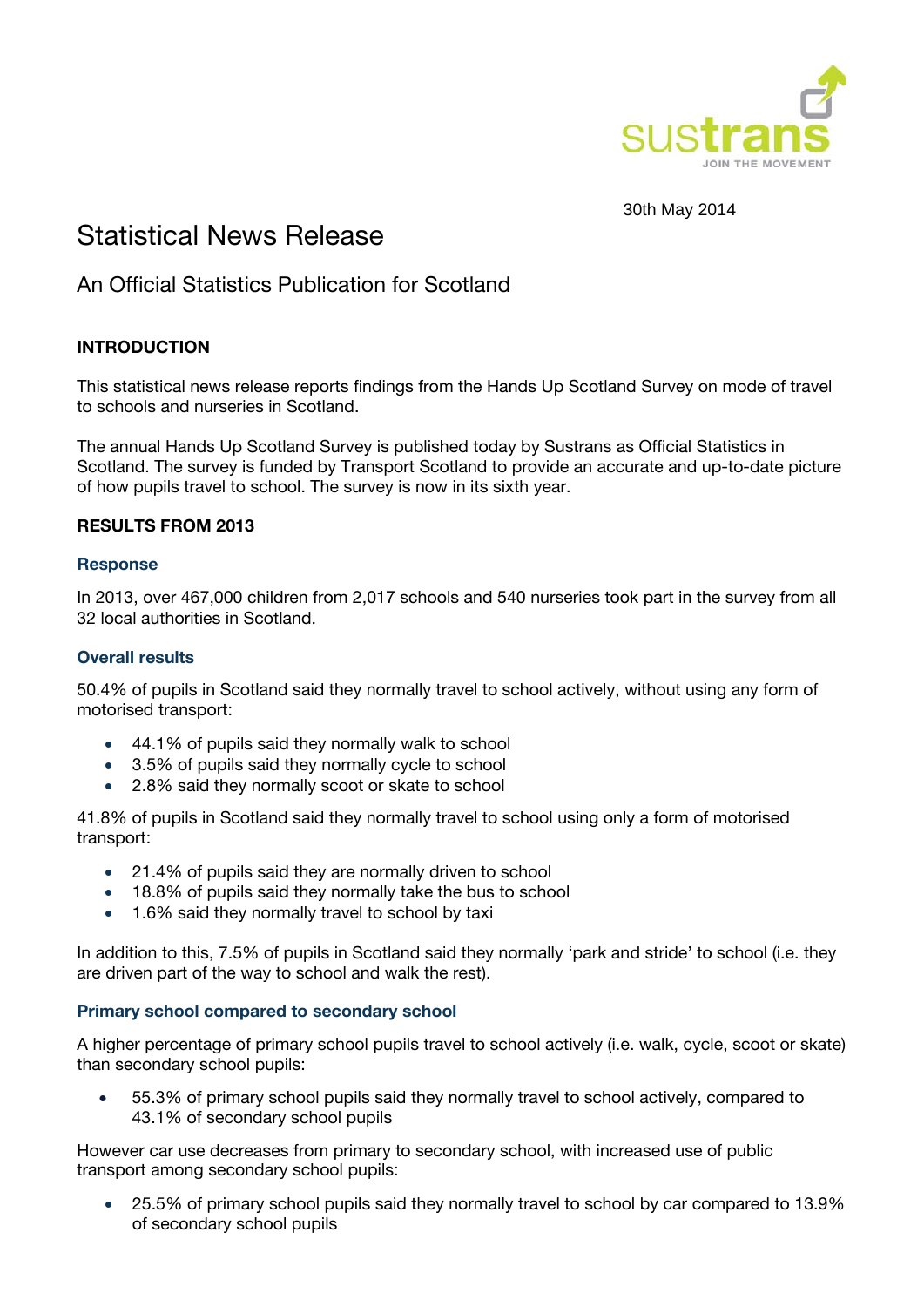• 36.9% of secondary school pupils said they normally travel to school by bus compared to 7.7% of primary school pupils

## **State schools compared to independent schools**

A higher proportion of independent school pupils than state school pupils use motorised transport to travel to school:

- 44.3% of independent school pupils said they normally travel to school by car compared to 21.1% of state school pupils
- 26.4% of independent school pupils said they normally travel to school by bus, compared to 18.7% of state school pupils

#### **SEN schools**

- 40.5% of SEN school pupils were reported as normally travelling to school by bus and 50.3% by taxi
- 3.3% of SEN school pupils were reported as normally travelling to school by car
- 1.0% of SEN school pupils were reported as normally walking to school and 0.4% cycling

#### **Nursery schools**

- 44.6% of nursery school pupils were reported as normally travelling to school by car, 2.9% by bus and 0.7% by taxi
- 41.0% were reported as normally walking to school, 2.8% cycling and 3.8% travelling by scooter or skateboard
- 3.8% of nursery school pupils were reported as normally travelling to school by 'park and stride'

#### **RESULTS 2008-2013**

National results for primary, secondary, SEN and independent schools show a slight increase in pupils travelling by scooter or skateboard and a slight decrease in car use, with little change over time between levels of motorised and non-motorised travel overall:

- Although the reported level of walking has decreased from 48.3% (2008) to 44.1% (2013), overall levels of active travel to school have consistently remained between 49.3% and 49.9% between 2009 and 2012, with 2008 and 2013 showing slightly higher levels of active travel at 51.8% and 50.4% respectively
- The percentage of pupils who say they normally scoot or skate to school has increased from 0.7% (2008) to 2.8% (2013). The level of scooting/skating to school has increased in every year apart from 2009 when it decreased slightly to 0.6%
- The Hands Up Scotland Survey does not show a clear trend in cycling levels. The percentage of pupils reporting normally cycling to school decreased to 2.3% in 2009 and increased to 3.5% in 2013 but otherwise has remained between 2.8% (2008) and 3.0% (2011)
- The Hands Up Scotland Survey does not show a clear trend in car use between 2008 (22.0%) and 2013 (21.4%). However, the survey has shown a small decrease in car use each year between 2009 (23.3%) and 2013 (21.4%)
- Park and stride has shown a small consistent increase each year from 2008 (6.1%) to 2012 (7.8%), decreasing slightly to 7.5% in 2013

## **ADDITIONAL INFORMATION**

A National Results Summary report for the Hands Up Scotland Survey 2013 and supplementary National Results tables in Excel including a breakdown of results at a local authority level and data collected from 2008-2013 are available from Sustrans' website:

http://www.sustrans.org.uk/scotland/what-we-do/schools-and-universities/hands-scotland